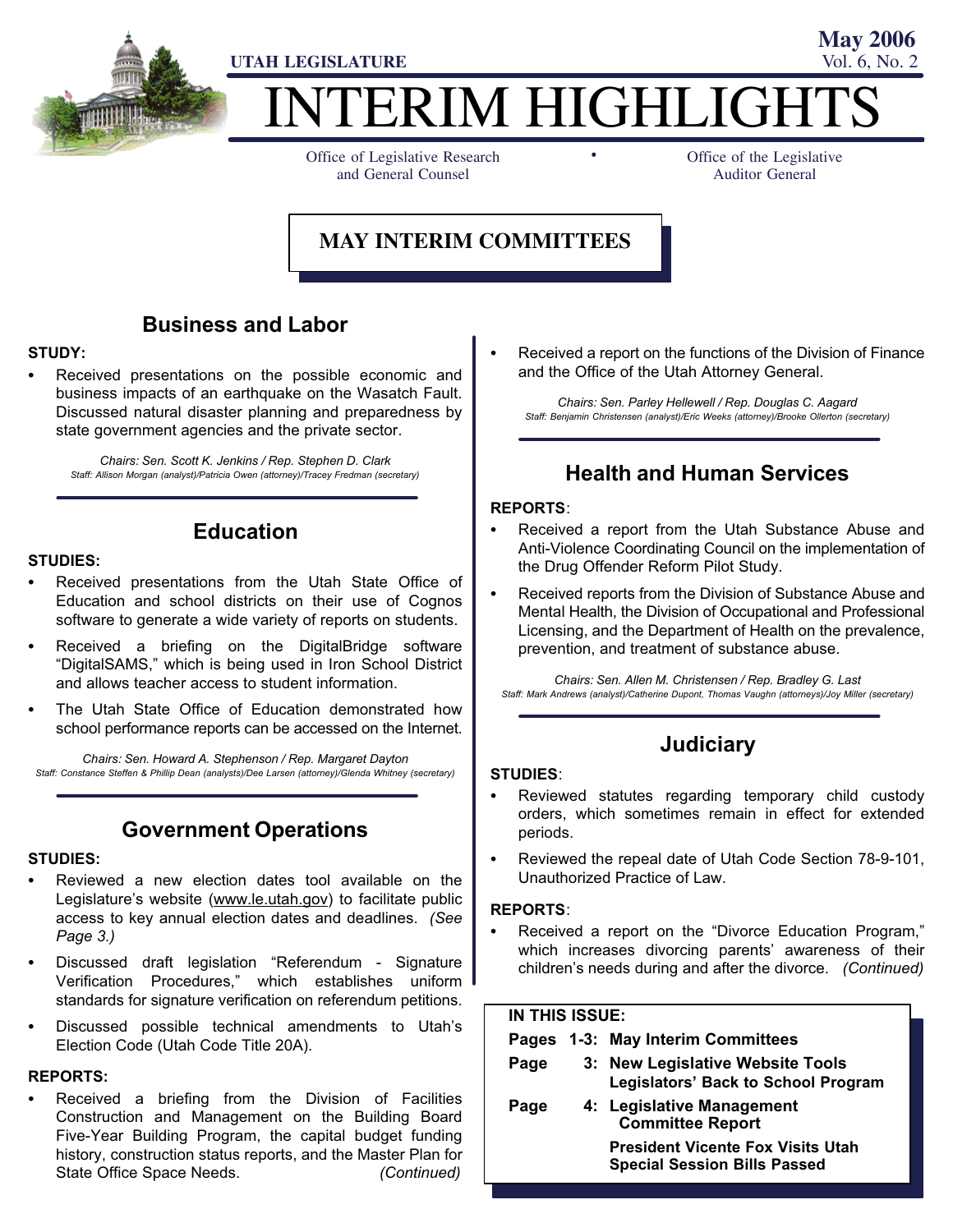Received a report on the number of participants and the resolution rates in mediation programs for domestic, co−parenting, land−lord tenant, small claims, child welfare, truancy, and victim−offender issues.

Chairs: Sen. David L. Thomas / Rep. James A. Ferrin Staff: Jerry Howe (analyst)/Esther Chelsea−McCarty (attorney)/Brooke Ollerton (secretary)

#### Law Enforcement and Criminal Justice

#### STUDIES:<br>--

- Discussed law enforcement agencies' use of the Utah Criminal Justice Information System, including online access in police vehicles.
- Received a staff presentation on the types of penalty enhancements among various crime categories. Reviewed maps indicating areas subject to the statutory 1000−foot -drug−free" zones, such as schools and parks.

## REPORT: -

 Received the Utah Department of Corrections (UDC) ten−year inmate population management plan and discussed inmate population growth issues.

# ACTION: -

 Requested that UDC provide specific plans to reduce prison populations through optimal levels of treatment.

Chairs: Sen. D.C. Buttars / Rep. DeMar "Bud" Bowman Staff: Stewart E. Smith (analyst)/Susan Creager Allred (attorney)/Wendy Bangerter (secretary)

#### Natural Resources, Agriculture, and Environment

# STUDY: -

Discussed current energy issues.

# REPORTS: -

- Received a report from the Department of Environmental Quality (DEQ) and the Utah Office of the Attorney General on the current status of the proposal by Private Fuel Storage to store high level nuclear waste in Skull Valley, Utah.
- Received a report from DEQ on mercury contamination in Utah, including the impact on the Great Salt Lake. DEQ also reviewed the implementation of H.B. 138 (2005 General Session), "Mercury Switch Removal Act," and outlined other actions DEQ is taking to mitigate mercury contamination.

Chairs: Sen. Thomas V. Hatch / Rep. Roger E. Barrus Staff: Brian Allred (analyst)/Emily R. Brown (attorney)/Joy Miller (secretary)

#### Political Subdivisions

# STUDIES:<br>--

 Discussed the implementation of H.B. 77 (2006 General Session), "School District Boundaries," which allows the governing bodies of certain cities and counties to submit for voter approval a proposal to establish a new school district. (Continued)

- Discussed issues related to school districts' compliance with state laws regarding the inspection of school construction.
- Received a briefing on implications of the recent Utah Supreme Court case Summit Water Distribution Co. v. Summit County, which addresses antitrust exemptions for political subdivisions.

Chairs: Sen. Carlene M. Walker / Rep. Brad L. Dee Staff: Joseph Wade (analyst)/Robert Rees (attorney)/Wendy Bangerter (secretary)

#### Public Utilities and Technology

# REPORTS:<br>—

- Received a report from Symantec regarding Internet security threats, including motivations, targeting, and vulnerabilities. The report also included best practices, model legislation, and legislative recommendations.
- Received a report regarding the development of Utah oil shale.
- Received a report from both state and federal agencies outlining their respective natural resource extraction permit processes for oil, gas, and mining. The Division of Oil, Gas, and Mining reported issuing a record number of over 1600 drilling permits during 2005. The federal Bureau of Land Management outlined the congressional acts which regulate its activities.

Chairs: Sen. Gregory S. Bell / Rep. Sheryl L. Allen Staff: Richard North (analyst)/Christopher Parker (attorney)/Phalin Flowers (secretary)

#### Revenue and Taxation

# STUDY: -

 Reviewed proposed federal legislation regarding the collection of use taxes on certain transactions and whether this legislation would impose an unfair burden on businesses and circumvent state sovereignty.

#### ACTIONS: -

- Adopted the following draft bills and recommended they be introduced in an upcoming Special Session of the Legislature:
	- -Access to Information Gained by the State Tax Commission from a Return,"
	- -Sales and Use Tax Relating to Food."
- Reviewed changes to certain fees imposed on sailboats, canoes, utility boats, and collapsible inflatable vessels, and asked the Utah State Tax Commission to notify each county legislative body that under Section 59−12−1347 the body may issue a property tax refund to taxpayers who have paid increased fees on these vessels.

Chairs: Sen. Curtis S. Bramble / Rep. Wayne A. Harper Staff: Bryant Howe & Phillip Dean (analysts)/Rebecca Rockwell & Angela D. Oakes (attorneys) Phalin Flowers (secretary)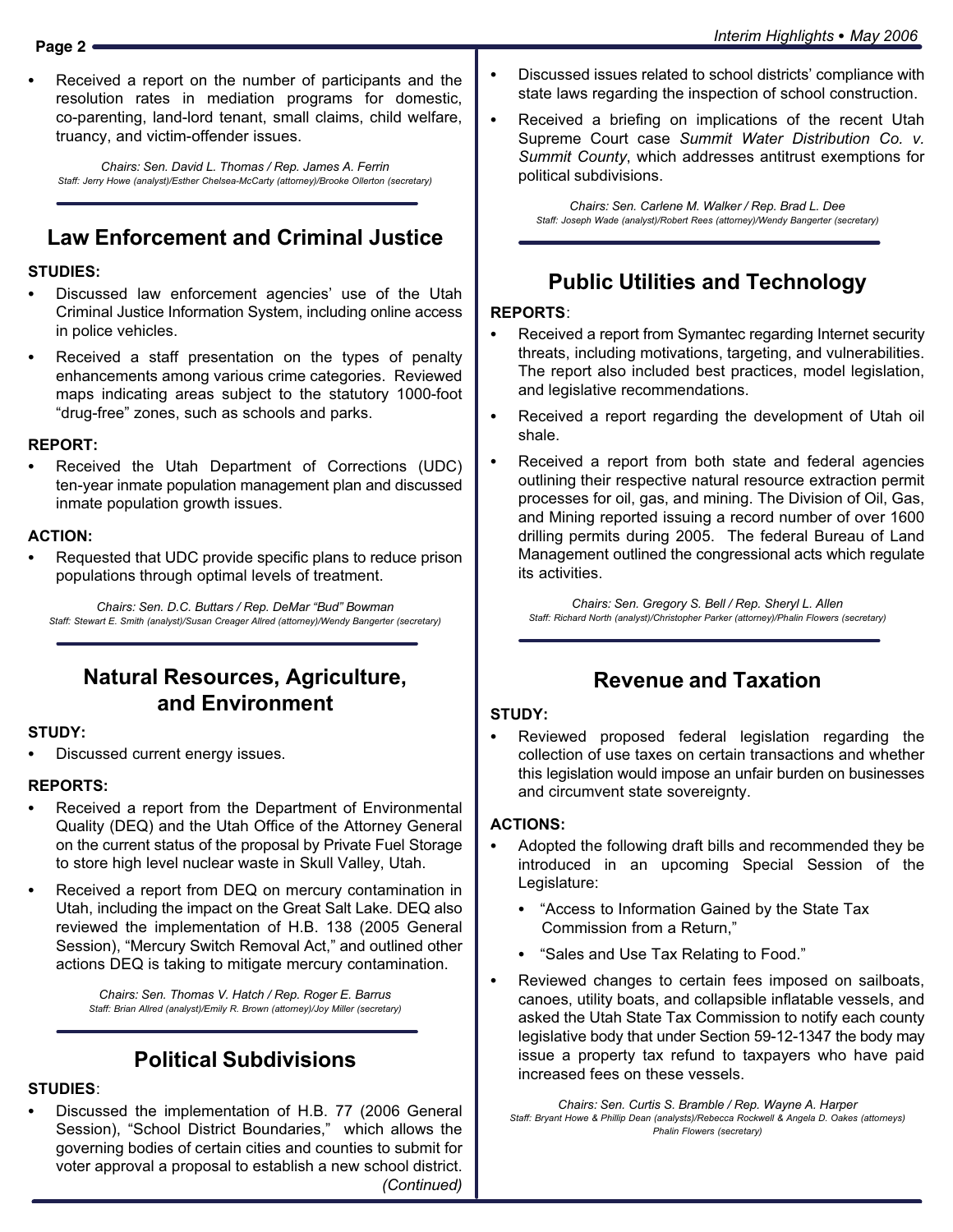#### **Transportation**

#### STUDIES: - Studied the Salt Lake County traffic mitigation surcharge and whether the surcharge should be repealed as scheduled in 2007 or extended and applied to additional counties.

 Studied the impact of the trucking industry in Utah and evaluated the effectiveness of Utah's large truck traffic laws.

# REPORT: -

 Received recommendations from the trucking industry on funding highway needs in the state, including the industry preference for a gas tax increase rather than a toll road.

# ACTION: -

 Received a report by the Utah Commission on Criminal and Juvenile Justice regarding the statutory provisions for race categories on driver license application. The committee recommended that the Legislature allow the statute to sunset, and also directed staff to draft legislation to repeal any related provisions.

Chairs: Sen. Sheldon L. Killpack / Rep. Joseph G. Murray Staff: Mark Steinagel (analyst)/Shannon Halverson & Christopher Parker (attorneys) Tracey Fredman (secretary)

#### Workforce Services & Community and Economic Development

# STUDIES: -

- Received a presentation from the Governor's Office of Economic Development (GOED) on providing incentives for in−state companies through the Industrial Assistance Fund and the Economic Development Tax Incentive Fund.
- Received a presentation from GOED on efforts to increase opportunities for Utah companies to competitively bid on government contracts.

#### REPORT: -

 Received an update from GOED on rural economic development efforts.

# ACTION:

 Directed staff to draft legislation regarding economic development incentives for existing and new in−state companies.

> Chairs: Sen. John W. "Bill" Hickman / Rep. David N. Cox Staff: Art Hunsaker (analyst)/Jim Wilson (attorney)/Glenda Whitney (secretary)

# Legislative Site Visit

August 7−8

Uintah Basin

#### **NEW LEGISLATIVE WEBSITE TOOLS**

#### "Who is my legislator?" Here's the quick answer!

-Find Legislators by Address or Map" is a new tool on the legislative website under "Featured Links" (www.le.utah.gov). (See web page below.) Enter an address or click and zoom on the map to promptly find an area's legislators and links to their biographical and contact information.





#### Utah Election Dates and Deadlines on the Web

Utah's election dates and deadlines are easy to find on the legislative website at "Utah Election Dates" under "Featured Links" on the home page (www.le.utah.gov).

This site provides the key dates for municipal and general elections, campaign finance, voter registration, and other statutory election information.

The direct web address is: http://www.le.state.ut.us/asp/election dates/dates.asp?year=2006&type=0.

#### **UTAH LEGISLATORS AT THE TOP!**



Legislators nationwide teach students about the legislative process through the NCSL America's Legislators Back to School program. Participating legislators reach out to our future voters and leaders and share the experience

of serving as a legislator through discussion and age appropriate activities. The program was originally held for one week annually, but is now year−round.

In 2002, Utah legislators visited 9,000 students as part of the new program. During the 2005−06 school year, Utah's legislators met with 18,210 students, doubling the number of students involved annually. Eighty−one percent of Utah's legislators reported participating in the program during this school year, placing Utah as the top state for legislator involvement.

Visit http://www.le.utah.gov/lrgc/backtoschool.htm for more information about this program.